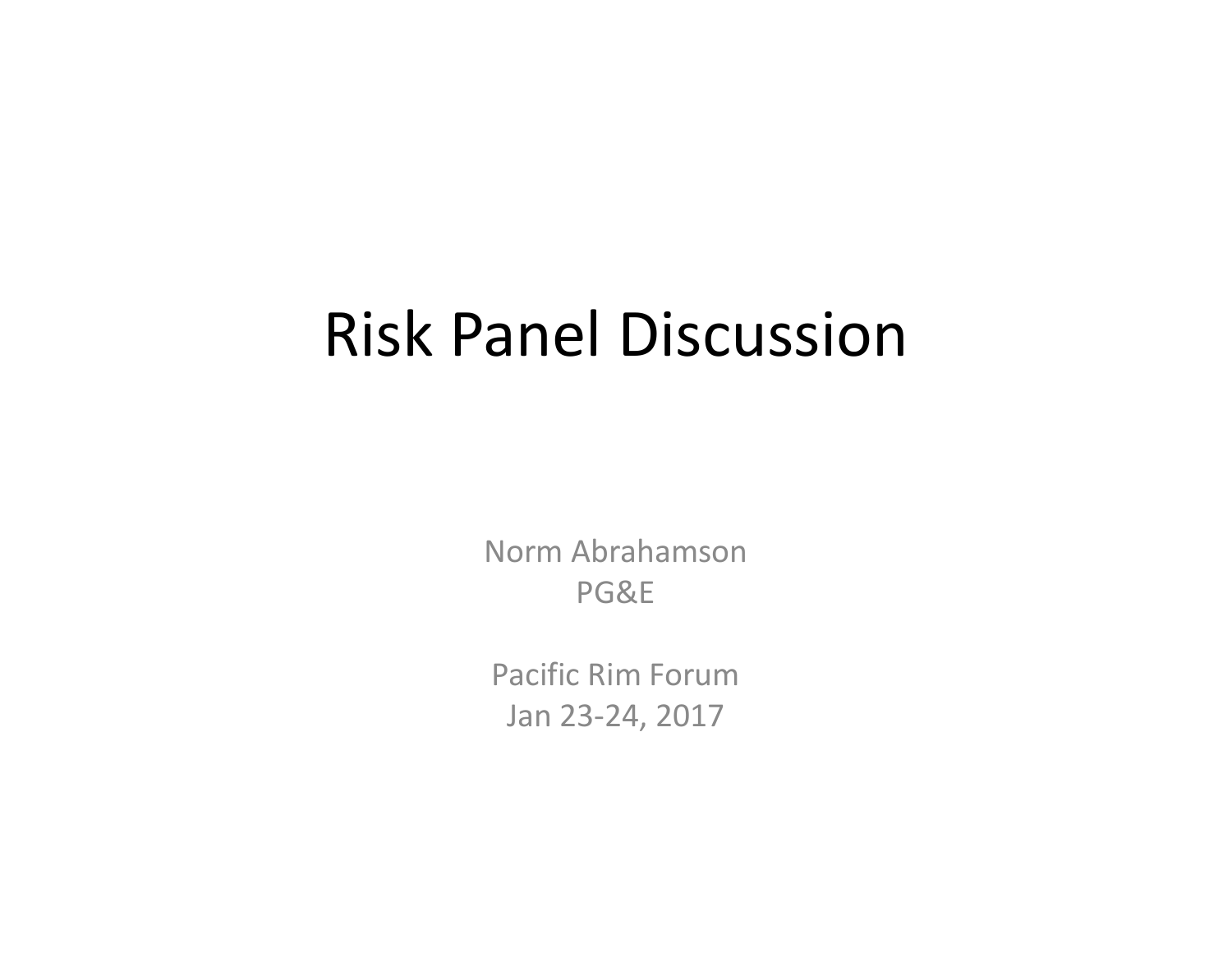### Discussion Topics

- What is acceptable risk?
- How do we use risk evaluations?
- How do we communicate risk?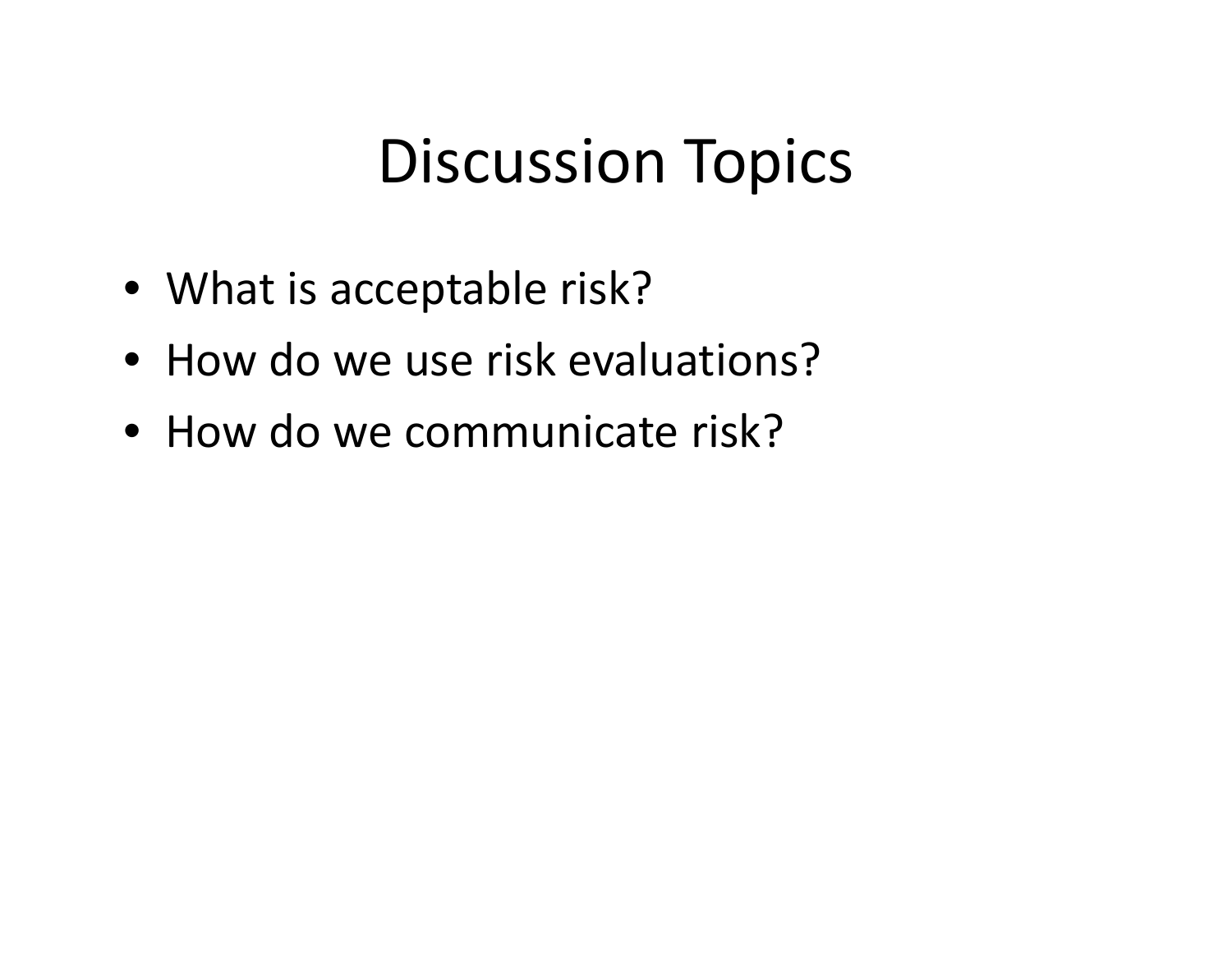# Uses of Risk

- Relative Risk for Risk Reduction
	- – Use risk to identify sites that have significantly larger risk than other sites to set priority for risk mitigation
- Guide Judgments
	- – Consider the limitations of the current earthquake science and earthquake engineering when making risk‐informed engineering judgments
		- Communicate the uncertainty in the risk estimates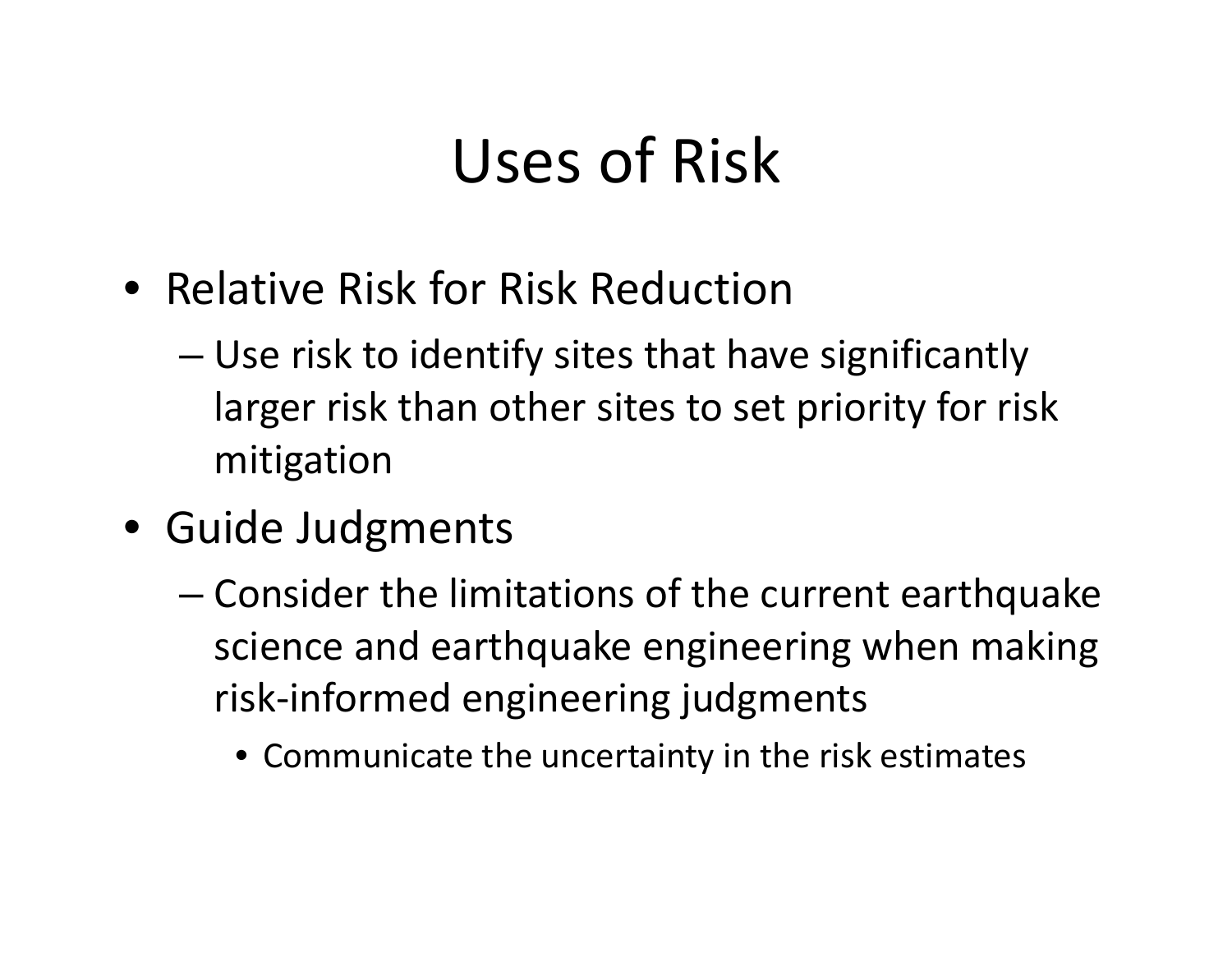# Is the Full Uncertainty Captured?

- Ground‐Motion Hazard
	- – Moving from global average models (ergodic) to site/source – specific ground motion models (non‐ ergodic) leads to much larger uncertainties in hazard
- Fragility
	- Should there <sup>a</sup> similar increase in uncertainty of fragility curves moving from generic fragility curves to plant‐specific (equipment‐ specific) fragility curves?

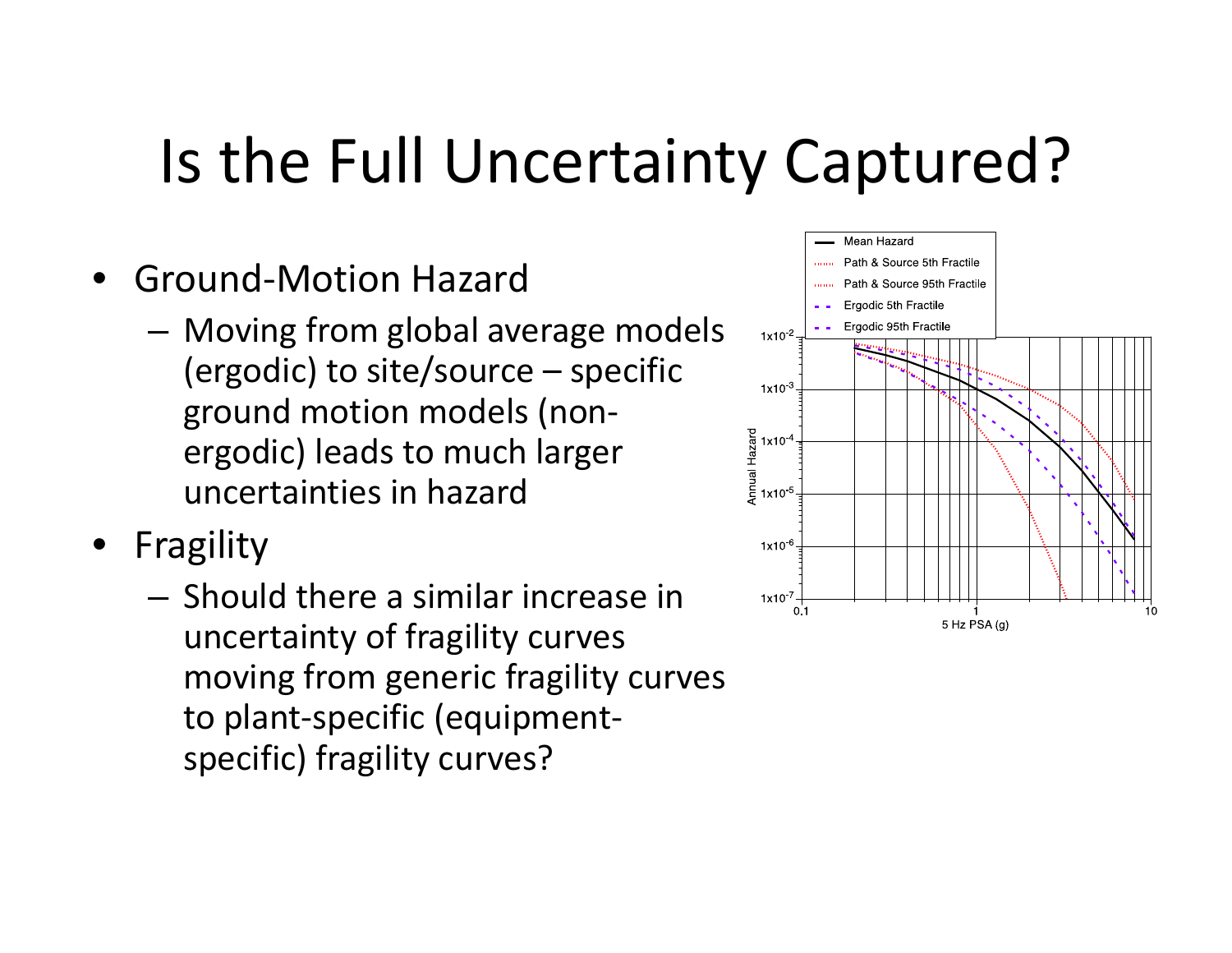#### Simplified Example of Uncertainty in Risk Due to Earthquake Ground Motion

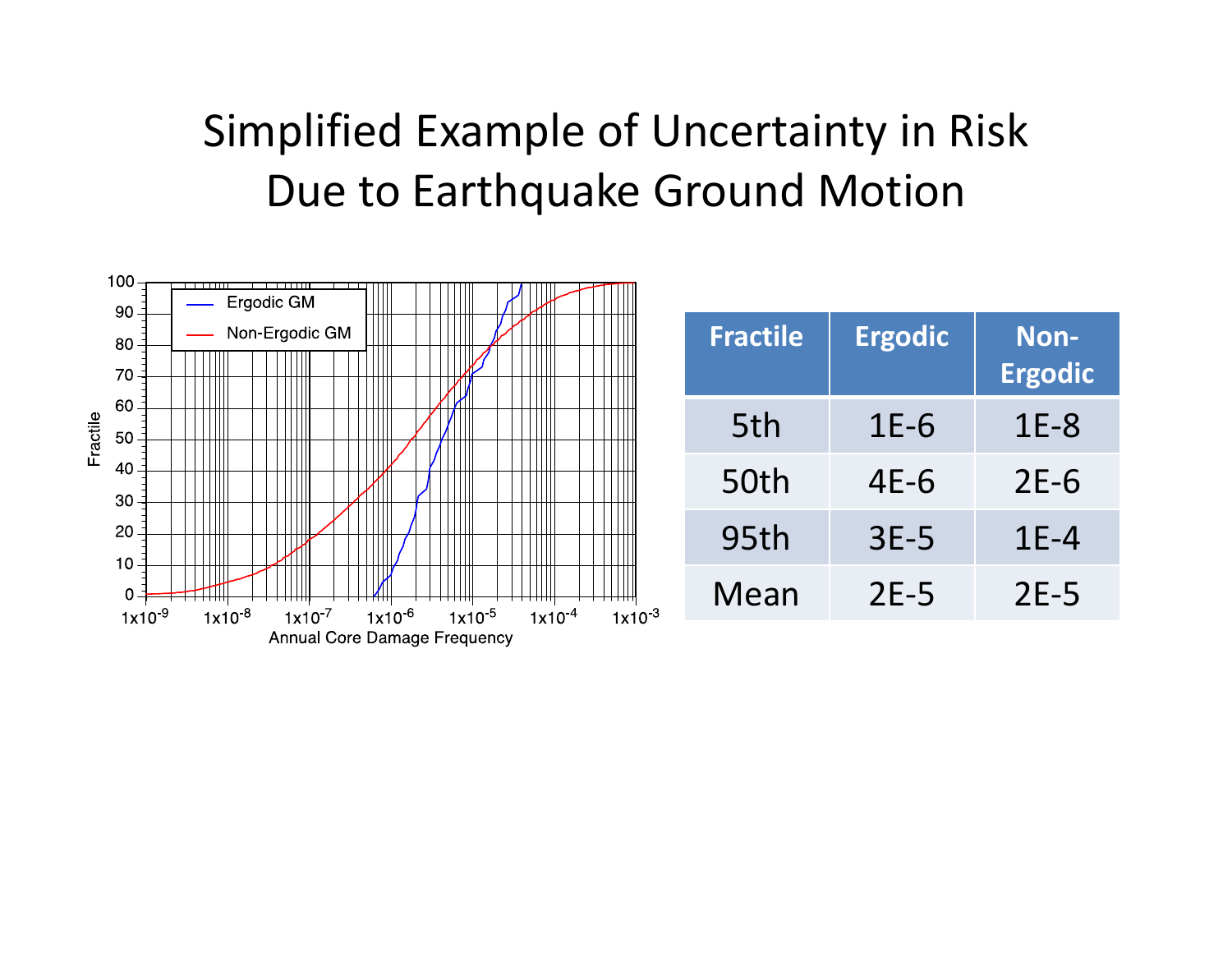### Tsunami Hazard and Risk

- Large changes in Japan
	- – $-$  Estimate of tsunami hazard increased by about a factor of 1000
- Epistemic Uncertainty in Tsunami hazard?
	- – What is the scientific uncertainty in the updated tsunami hazard model?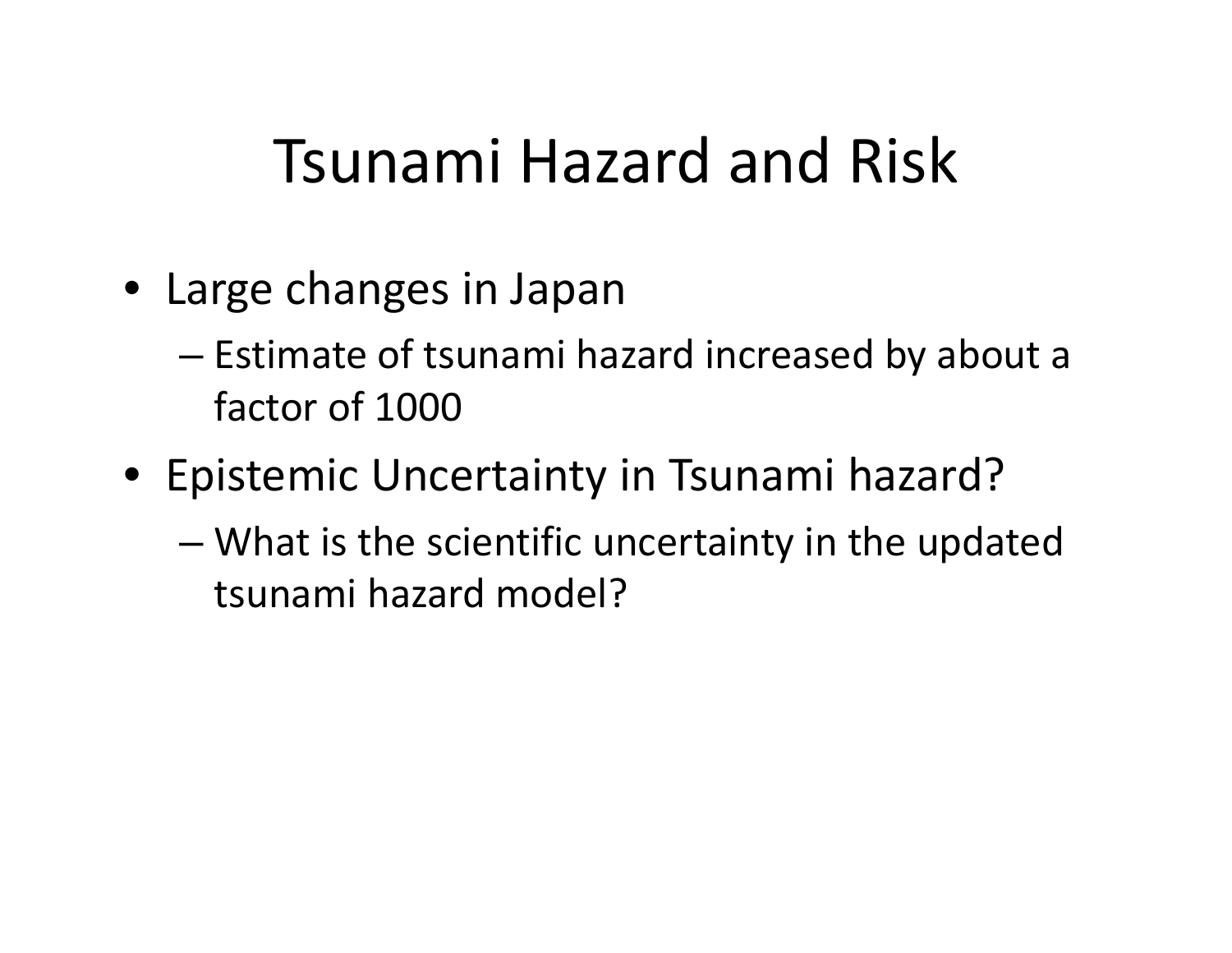# Use of Risk

- How should regulators make risk‐informed decisions given the large uncertainties in the risk estimates?
	- $-$  Is the uncertainty in the risk estimate so large that the risk is not useful?